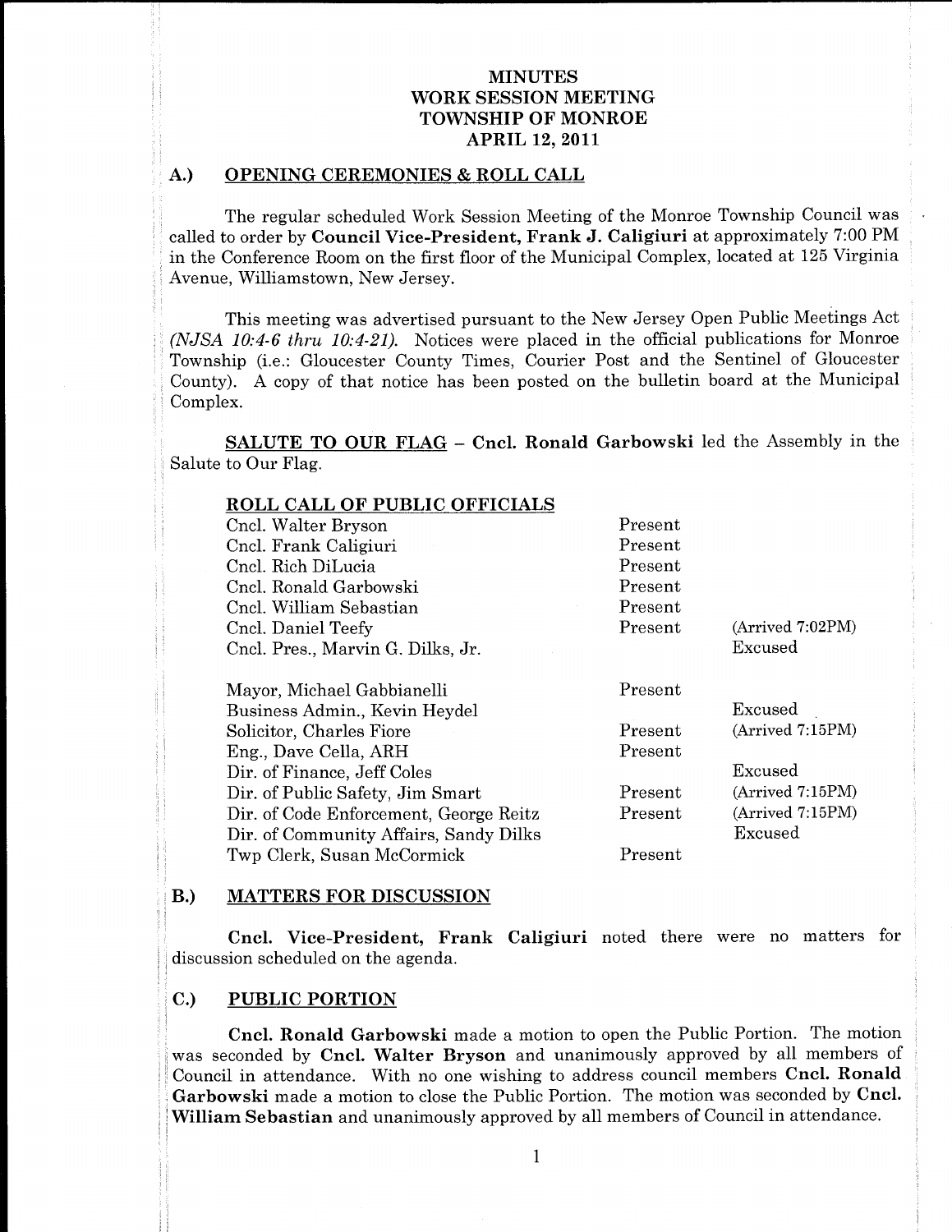# MINUTES WORK SESSION MEETING TOWNSHIP OF MONROE APRIL 12, 2011 M<br>
WORK SE<br>
TOWNSH<br>
APF

The second contract of the second contract of the second contract of the second contract of the second contract of the second contract of the second contract of the second contract of the second contract of the second cont

the components of

SCHEDULED GEWEI

a

D.) NEW BUSINESS - None

to the contract of the contract of

in the contract of the contract of the contract of the contract of the contract of the contract of the contract of

was a structure of the control of the control of the control of the control of the control of the control of

for

Lane and the control of the control of

E.) OLD BUSINESS - None

### F.) COMMITTEE REPORTS

Cncl. William Sebastian reported that the Public Safety Committee met with the police officers association to review their request for a signature on an agreement that was mittee met with the<br>agreement that was<br>pretty much status<br>f their negotiations.<br>Vendor Ordinance<br>ss. The Mayor then<br>Soliciting licenses.<br>4/12/11<br>solution R:78-2011<br>of the temporary ety Committee met with the<br>
e on an agreement that was<br>
atter is pretty much status<br>
as part of their negotiations.<br>
view the Vendor Ordinance<br>
1 progress. The Mayor then<br>
ddling & Soliciting licenses.<br>
ULED – 4/12/11<br>
rd

matters. The AMERICAN SECTION AND TRIVIES AND RESERVATION CONSUMER TRANSFER (ARRESTS AND ANN INCREASE AND ARRESTS AND ARRESTS AND A CONSUMER SECTION (ARRESTS AND A CONSUMER SECTION CONSUMER TRANSFER (ARRESTS AND TRIVIES A MENTURE STATISTICS TOWARD INTERTACK TOWARD INTERTACK TOWARD INTO A MANUFACT CONTINUES.<br>
TOWARD INTERTACK AND INTERTACK AND A SUBSERIES AND A SUBSERIES AND A SUBSERIES AND A SUBSERIES AND A SUBSERIES AND A SUBSERIES AND A MINUTES WORK SENSION MENTING TOWARD IN OUR CONSULTER TOWARD IN THE CASE (SEE TO MANUS A 1997). CONNECTING A 1997 (CONNECTING A 1997) (CALC METHOD AND SERVE CONNECTING SERVE CONNECTING AND INTERFERENCE CONNECTING SERVE CON MINUTES (WORK SESSION MIDDINES (TOWAGE) (WORK SESSION MIDDINES (TOWAGE) (WORK SESSION MIDDINES (SERVICE) (APROLUME AREA (APROLUME AREA (APPORT) (SERVICE) (SERVICE) (SERVICE) (SERVICE) (SERVICE) (SERVICE) (SERVICE) (SERVIC **MINUTES**<br>**MINUTES**<br>**SERSION MEETING**<br>**SERSION MEETING**<br>**SERSION MEETING**<br>**APRIL 12, 2011**<br>**APRIL 12, 2011**<br>**APRIL 12, 2011**<br>*APRIL 12, 2011*<br>*Appending IPocality). The matter is pretty much status states in<br><i>Signary* Com TES<br>
TES<br>
NN MEETING<br>
NE MONROE<br>
F MONROE<br>
PLONROE<br>
2. 2011<br>
2. 2011<br>
2. 2011<br>
2. 2011<br>
2. 2011<br>
2. 2011<br>
2. 2011<br>
2. 2011<br>
2. 2011<br>
2. 2011<br>
2. 2012<br>
2. 2012<br>
2. 2012<br>
2. 2012<br>
2. 2012<br>
2. 2012<br>
2. 2012<br>
2. 2012<br>
2. 2012 **EETING**<br> **EETING**<br> **Public Safety Committee met with the a signature on an agreement that was<br>
red. The matter is pretty much status<br>
in is matter as part of their negotiations.<br>
In the matter as part of their negotiatio** NORK SUSSION STRETTING<br>
TOWNSHIP OF MONEOLE TOWARDOS<br>
NEUELLES. TOWARDOS STEETING<br>
INSTINCES<br>
NEUELLES. APON<br>
APELLE 12, 2011<br>
NEUELLES. APON<br>
NEUELLES. Neuelles (Neuelles Safety Committee met with the association to revi **EETING**<br> **EETING**<br> **EETING**<br> **ENOTIAGE STATE COMMITME EXECUTE TO THE TO A SUMMADE IT (1)**<br>
The matter is pretty much status his matter is pretty much status<br>
in matter is pretty much status<br>
any *new* in progress. The Ma y Committee met with the<br>on an agreement that was<br>part of their regotiations.<br>gart of their regotiations,<br>even the Vendor Ordinance<br>progress. The Mayor then<br>dling & Soliciting licenses.<br>JLED – 4/12/11<br>1 to Resolution R:78 MINUTES<br>
WORK SENSION MENTING<br>
TOWNSTHE OF MONOR WEIGHT CONTING<br>
TOWN EUSINE ESS (ON MENTING PROTOCONTING)<br>
D.) CIEN EUSINESS - News<br>
P.S. COMMITTEE REPORTER<br>
COMMITTEE REPORTER<br>
COMMITTEE REPORTER<br>
COMMITTEE REPORTER<br>
CO **NEW THE SET AND MATTER SECTION INTERFERIOR CONSUMER SECTION AND MATTERS (2018) SET AND ANNUAL HERE AND ANNUAL HERE AND A SURFACE OF A CONSUMERATION CONSULTING THE SET AND ANNUAL HERE AND MATTERS IN EVALUATION CONSULTING** poison different association to review their requisits for a significant on an appearant that was particularly the<br>members of Confederation (Procedure). The nature are precisely reduced a<br>grow and the committee system in **NEW ARRISTS FOR A CONSUMERATION**<br> **NEW ARRISTS FOR A CONSUMERTING**<br> **NEW RESERVENCE TO MANUELLE ASSESS ON METHEMATION CONSUMERER CONSUMERER CONSUMERER CONSUMERER CONSUMERER CONSUMERER CONSUMERER CONSUMERER CONSUMERER CON NEW ARRISTS WANTER CONSUMERTIES**<br> **NEW ARRISTS WANTER ONE CONSUMERTS**<br> **Here NEW ARRISTS WANTER (2018)**<br> **Here NEW ARRISTS WANTER CONSUMERER**<br> **EQ.**<br> **COLUMPITENTS**<br> **COLUMPITENTS**<br> **COLUMPITENTS**<br> **COLUMPITENTS**<br> **C NEW ARTISTS**<br> **NEW YOUTERS**<br> **SERVING THE CONSULTING**<br> **SERVING THE CONSULTING**<br> **SERVING THE CONSULTING**<br> **EXERCISE THE CONSULTING THE CONSULTING**<br> **EXERCISE THE CONSULTING TO AN ATTACT AND A SERVING TO A CONSULTING THE INTOTES**<br> **INFORMATION CONTRACTIVES**<br> **INFORMATION CONTRACTIVES**<br> **IDENTIFIES CONTRACTIVES**<br> **IDENTIFIES EXECUTIVES**<br> **IDENTIFIES EXECUTIVES**<br> **IDENTIFIES EXECUTIVES**<br> **IDENTIFIES EXECUTIVES**<br> **IDENTIFIES EXECUTIVES**<br> **C NORMAL CONSECOND CONTROL CONSECOND** CONSECOND CONSECOND CONSECOND CONSECOND CONSECOND CONSECOND CONSECOND CONSECOND CONSECOND CONSECOND CONSECOND CONSECOND CONSECOND CONSECOND CONSECOND CONSECOND CONSECOND CONSECOND CO **MINOTES**<br> **MINOTES**<br> **ATTENTS (AND ANY CONTENT) CONTENTING**<br> **B**<br> **CONTENTING**<br> **B**<br> **CONTENTENTS (AND ANY CONTENT) CONTENTS (AND ANY CONTENT) CONTENTS (AND ANY CONTENTS (CONTENTS) CONTENTS (AND ANY CONTENTS (CONTENTS) C** MINUTES (WORK SESSION MIDDINES (TOWAGE) TO MONETARY (TOWAGE) (SEE THE SEE THE SEE THE SEE THE SEE THE SEE THE SEE THE SEE THE SEE THE SEE THE SEE THE SEE THE SEE THE SEE THE SEE THE SEE THE SEE THE SEE THE SEE THE SEE THE **MATERIA MATERIAL MATERIAL MATERIAL MATERIAL MATERIAL MATERIAL MATERIAL MATERIAL MATERIAL MATERIAL MATERIAL MATERIAL MATERIAL MATERIAL MATERIAL MATERIAL MATERIAL MATERIAL MATERIAL MATERIAL MATERIAL MATERIAL MATERIAL MATER** MINUTES (WORK RESSION MIDDINES (TOWAGET DE VALUE AND MINUTES (TOWAGET DE VALUE AND MINUTES (SEE ALL 2011)<br>
19. STEW FURNITSESS . Now A AND 2010 12:2011<br>
19. STEW FURNITSESS . Now A AND 2010 12:2011<br>
19. STEW FURNITSESS . NORMAL PROPERTY AND MATCHES (NORMAL PROPERTY AND MATCHES (NORMAL PROPERTY) (NORMAL PROPERTY AND MATCHES (NORMAL PROPERTY) (NORMAL PROPERTY AND MATCHES (NORMAL PROPERTY) (NORMAL PROPERTY) (NORMAL PROPERTY) (NORMAL PROPERTY MINUTENT WORK SERISHON METERS TOWARD TOWARD TOWARD TOWARD TOWARD TOWARD TOWARD TOWARD TOWARD TOWARD TOWARD A SUBMISSION CONTROL AND THE SERIES (Series and the series of the series of the series of the series of the series **NORTHER SECOND CONSECTED FOR A SECOND CONSECTED AND AN ARTIST SECOND MATERIES.**<br> **THE CONSECTED AN ARTIST SECOND MATERIES** And A SECOND MATERIES AND A SECOND MATERIES AND A SECOND MATERIAL SECOND MATERIAL SECOND MATERIAL XIVENTES WORKS SENSION MIGHTING TOWATHER (WATHER ON MONETARY 1990) (NEW RESERVENT MIGRISHS (ARRESS) (ARRESS) (ARRESS) (ARRESS) (ARRESS) (ARRESS) (ARRESS) (ARRESS) (ARRESS) (ARRESS) (ARRESS) (ARRESS) (ARRESS) (ARRESS) (ARR MINUTES WORK SENSION MEETING<br>
TOWER THE COMMISSION CONSULTERS<br>
TOWER THE SENSION MEETING<br>
TOWER THE SENSION MEETING<br>
A FIRE OF A SOMETIME AGENCY AND CONSULTER<br>
TO COMMITTEE REPORTING<br>
FOR COMMITTEE REPORTING TO MOVEMBER S MINUTES<br>
WORK SESSION METTING<br>
TOWNSHIP OF MONROE TOWNER<br>
TOWNSHIP OF MONROE TOWNSHIP OF MONROE TOWNSHIP OF MONROE TOWNSHIP OF MONROE TOWNSHIP OF MONROE CREAT CREAT CARR (SEE TO A COMPARTED CALCULTURE SCENE CARR (SEE TOWN XINCTES<br>
WORK SESSION MICTIES<br>
TOWNSHIP OF MONROES<br>
TOWNSHIP OF MONROES<br>
12.3 (TOWNSHIP OF MONROES<br>
13.3 (TOWNSHIP OF MONROES<br>
13.3 (TOWNSHIP OF MONROES<br>
13.3 (TO MAINTEER REPORTER<br>
14.2 (TO MAINTEER REPORTER<br>
15.3 (COM) MINUTES (MORE SESSION MEDITING)<br>
TOWER SESSION MEDITING (NOTE)<br>
TOWER SESSION MEDITING (SOMETHE AT 2011)<br>
12. APRIL 12. 2011<br>
13. APRIL 12. 2011<br>
13. APRIL 12. 2011<br>
13. APRIL 12. 2011<br>
13. APRIL 12. 2011<br>
14. APPI 12. AP MINUTES<br>
YOUR SEISSION MESTERS<br>
YOUR SEISSION MESTERS<br>
YOUR SEISSION MESTERS<br>
YOUR DESINESS - New COMMON SERVICE TO PROTECT THE STATE OF A COMMON SERVICE TO THE STATE OF A CONSULTABLE COMMON SERVICE TO THE COMMON CONSULTA **MINUTES WORK SENSON VERTIES (WERENDON METATES (WERENDON METATES (WERENDON METATES)**<br> **EVALUATIONS AND ARTIST (WERENDON METATES)**<br> **EVALUATIONS AND ARTIST (WERENDON METATES)**<br> **EVALUATIONS AND ARTIST (WERENDON METATES)**<br> MINUTES (WORK SESSION MIDDINES (TOWAGE) (WORK SESSION MIDDINES (TOWAGE) (WORK SESSION MIDDINES (SERVICE) (APROLUME AREA (APROLUME AREA (APPORT) (SERVICE) (SERVICE) (SERVICE) (SERVICE) (SERVICE) (SERVICE) (SERVICE) (SERVIC MINUTENE WORK SENSION MERTING TOWALITE SURFACE CONNECTIVE CONTINUES. AND INTEREST CONTINUES AND ARREST CONTINUES AND ANNOUNCED AND ANNOUNCED AND ARREST ON A CONTINUES AND A CONTINUES AND A CONTINUES AND A CONTINUES AND A **NEW ARTISTS**<br> **CONSUMERTING**<br> **CONSUMERTING**<br> **CONSUMERTING**<br> **CONSUMERTING**<br> **CONSUMERTING**<br> **CONSUMERTING**<br> **CONSUMERTING**<br> **CONSUMERTING**<br> **CONSUMERTING**<br> **CONSUMERTING**<br> **CONSUMERTING**<br> **CONSUMERTING**<br> **CONSUMERTING** areas on the same of the same of the same of the same of the same of the same of the same of the same of the same of the same of the same of the same of the same of the same of the same of the same of the same of the same ty Committee met with the<br>on an agreement that was<br>so and to their negotiations.<br>So part of their negotiations.<br>Figure Welcher or Crimance<br>progress. The Mayor then<br>diding & Soliciting licenses.<br>ULED  $-4/12/11$ <br>d to Resolu fety Committee met with the was matter is pretty much status as part of the inspection as a grand their megotiations.<br>
as part of their negotiations.<br>
in progress. The Mayor then<br>
in progress. The Mayor then<br>
in progress. ty Committee met with the<br>on an agreement that was<br>s part of their negotiations.<br>So part of their negotiations.<br>Figure Welcontrol Continuate<br>progress. The Mayor then<br>diding & Soliciting licenses.<br>ULED  $-4/12/11$ <br>d to Reso Committee met with the<br>
n an agreement that was<br>
ner is pretty much status<br>
part of their negotiations.<br>
we the Nedor Ordinance<br>
rogress. The Mayor then<br>
ning & Soliciting licenses.<br>
LED – 4/12/11<br>
to Resolution R:78-2011 safety Committee met with the same on an agreement that was matter is pretty much status review the Vendor Ordinance review the Vendor Ordinance in progress. The Mayor then Beddling & Soliciting licenses.<br> **EDULED – 4/12/1** fety Committee met with the and<br>nature is persument that was<br>nature is persument that was<br>nature is persument that was<br>as part of their negotiations.<br>in progress. The Mayor then<br>in progress. The Mayor then<br>delding & Solici **NEW ARRISTS WANTER CONSUMERTIES**<br> **NEW ARRISTS WANTER ONE CONSUMERTS**<br> **THE CONSUMERY CONSUMERATY CONSUMERATY CONSUMERATY CONSUMERATION**<br> **EQ.** OLD REGISTINGS FROM A AND LEADER AND A SURFACE CONSUMER THE CONSUMERATION CO SINUITIES WORK SEISTION MENTINE TO MONIC IN THE CONSUMITIES TOWARD IN CONSUMITE TO MONIC IN A 2011 CONSUMER A CONSUMERATION OF A 2011 CONSUMER A CONSUMER SUPPRESS (None Consumer and the Consumer and the Consumer and the C documentation camera system originally scheduled for Corkery Lane and the Black Horse Pike will not be installed (*at this time)* due to a number of issues with that intersection. Director of Public Safety, Jim Smart referred to the or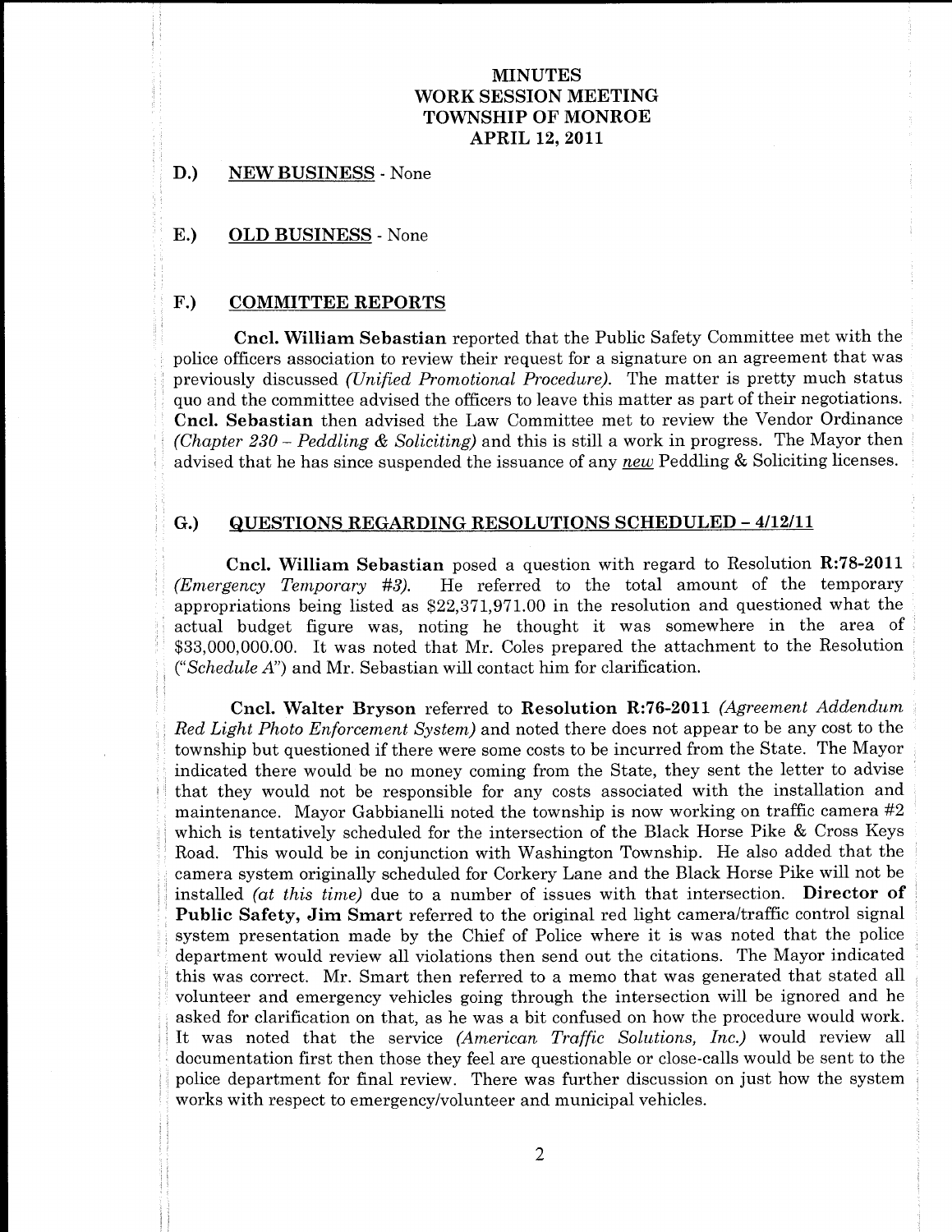# MINUTES WORK SESSION MEETING TOWNSHIP OF MONROE **APRIL 12, 2011**

motion and the contract of the contract of the contract of the contract of the contract of the contract of the

inattendance

Mr

any area of the contract of the contract of the contract of the contract of the contract of

Caligiuri

Caligiuri

the contract of the contract of the contract of the contract of the contract of the contract of the contract of

was a state of the contract of the contract of the contract of the contract of the contract of the contract of

and the state of the state of the

of these

### G.) QUESTIONS REGARDING RESOLUTIONS SCHEDULED -  $4/12/11$  (cont'd)

Cncl. Frank Caligiuri questioned Resolution R:73-2011 (Sidewalk Installation) and just exactly where this was located. The Mayor advised a grant application was submitted for an area along North Main Street in the vicinity of both the Candlewood and Scotland Run developments just across the street from the Old Chappe Candle store.

"the parties understand that the Red Light Photo Enforcement System requires a "pulse" from the<br>State's system and as such, the Township agrees that any resulting interference with the State's

WORK SERIOUTES WANTERS WANTERS WANTERS WANTERS WANTERS WANTERS WANTERS WANTERS WANTERS WANTERS (1997) 2001 1997) (1997) 2001 1997) (1998) 2002 1997) (1998) 2003 1997) (1998) 2003 1998) (1998) 2003 1998) (1998) 2003 1999) **NET ANYION SECTION CONTRACTIVES**<br> **NET ANYION SECTION SECTION SECTION SECTION SECTION SECTION SECTION SECTION SECTION SECTION SECTION SECTION SECTION SECTION SECTION SECTION SECTION SECTION SECTION SECTION SECTION SECTIO** VINCULES TOWER INTERNATION (WINTERS TOWER INTERNATION CONTRACT) CONTRACT TOWER INTERNATION (CAL EVALUATER) (CAL EVALUATER) (CAL EVALUATER) (CAL EVALUATER) (CAL EVALUATER) (CAL EVALUATER) (CAL EVALUATER) (CAL EVALUATER) (C **EXAMPLE SET AND AN ARTISTS INTO A SURFACE IN A SURFACE SET AND AN ARTISTS IN A SURFACE SET AND AN ART UNIT AND INTERFERENCE AND ART UNIT AN ART UNIT AN ART UNIT AN ART UNIT AN ART UNIT AN ART UNIT AN ART UNIT AN ART UNIT**  $\begin{tabular}{ll} \textbf{WINUITES} & \textbf{WINUITES} & \textbf{WINUITES} \\ \textbf{WINEITES} & \textbf{WINEITES} & \textbf{WINEITES} \\ \textbf{10} & \textbf{SUESEIDOS REGAMLUM} & \textbf{AFSEID} & \textbf{AFSEID} \\ \textbf{11} & \textbf{12} & \textbf{13} & \textbf{14} \\ \textbf{12} & \textbf{13} & \textbf{14} & \textbf{15} \\ \textbf{13} & \textbf{14} & \textbf{15} & \textbf{16} \\ \textbf{14} &$ maning since non-to-solar comparation of the system and the possibility that it could be at the separas of the<br>with the malitanchion of the system and the possibility that it could be at the separas of the<br>loweship. He re **TOOK SENSION METATES (FOR AUTHOR SENSION METATOR)**<br> **TOOK SENSION METATOR**<br> **COMPARIES (FOR AUTHOR SENSION METATOR SENSION METATOR SENSION METATOR (FOR AUTHOR SENSION METATOR SENSION METATOR SENSION ASSOCIATED (FOR AUTHO** WORK SERION FIRST TWO WAS CONTINUES WITHOUT SURFACE IN A SHARIFIED WAS CONSULTED 40 (2001) 2001). The shall be consulted as a state of the shall be consulted as a state of the shall be consulted as a state of the shall be **NORTHESE TOWARD STATES (SEE AND ANTIFIXED FRAME STATE OF A STATE OF A STATE OF A STATE OF A STATE OF A STATE OF A STATE OF A STATE OF A STATE OF A STATE OF A STATE OF A STATE OF A STATE OF A STATE OF A STATE OF A STATE O SUBATURE SECTION SUCHER CONSUMERATION CONSUMERATION CONSUMERATION CONSUMERATION CONSUMERATION CONSUMERATION CONSUMERATION CONSUMERATION (Solid and the set of the set of the set of the set of the set of the set of the set SUBATURE SET CONSULTER SUBARUM (SUBATURE SUBARUM SUBATURE)**<br> **SUBARUM SUBARUM SUBARUM SUBARUM SUBARUM SUBARUM SUBARUM SUBARUM SUBARUM SUBARUM SUBARUM SUBARUM SUBARUM SUBARUM SUBARUM SUBARUM SUBARUM SUBARUM SUBARUM SUBARU WORK SYSTEM STATES (SEE AND ANTERISHOND FRAME SYSTEM STATES)**<br> **SYSTEM SYSTEM STATES (SEE AND ANTERISHONG FRAME SYSTEM STATES)**<br> **COURATIONS BEGARDING RESOLUTIONS SCIENCILED – CO2/11** (ConVe)<br>
and Courier Courier Courier **WORK SURVENTS WEIGHTS WEIGHTS WEIGHTS WEIGHTS WEIGHTS WEIGHTS WEIGHTS WEIGHTS WEIGHTS WEIGHTS AND MATERIAL ART AND MATERIAL ART AND MATERIAL ART AND MATERIAL ART AND MATERIAL ART AND MATERIAL ART AND MATERIAL ART AND MAT INNEE TEND MATHEMATICS**<br> **INVESTIGATION INTERVALUE CONSUMERATION INTERVALUE CONSUMERATION INTO A SURVADURE CONSUMERATION INTERVALUE (Solid A Frank Collideration in the Mathematics of the solid of the solid of the solid o** SINGUISTES<br>
VOIDE SINGUA MENTING<br>
VOIDE SINGUA MENTING<br>
VOIDE SINGUA MENTING<br>
VOIDE SINGUA MENTING<br>
Co. COMETABLE COMETABLE CONSIDER CONSIDER CONSIDERATION (Sensor Area/tories)<br>
and Frank Collidator operations (Sensor Are is the result of the "pulse" and/or the interface".<br> **Cncl. Caligiuri** also questioned whether the township should have a hold harmless<br>
agreement from the supplier. Solicitor, Charles Fiore indicated that he addressed hold harmless agreement with the supplier would the township be on the hook. Solicitor Fiore explained that the document is an amendment to an original agreement dated back **Caligiuri** then referred to a correspondence dated April 5, 2011 from Mr. Fiore to Mr. Heydel requesting confirmation that the contractor will be responsible for all the items set forth in the agreement to be executed wit **NET ANYIONS**<br> **CONSECTION CONTROVIDENTS (CONSECTING)**<br> **CONSECTION CONSECTING**<br> **CONSECTION CONSECTION CONSECTING**<br> **CONSECTION SECONDITIES**<br> **CONSECTION SECONDITIES**<br> **CONSECTION CONSECTION CONSECTION CONSECTION CONSECT EVALUATE SCHAPERS (FOR ASSEMATING)**<br> **FOOD ASSEMUND VALUATION**<br> **FOOD ASSEMUND VALUATION**<br> **CONSIDENTIFY (FOR ASSEMATING)**<br> **CONSIDENTIFY (FOR ASSEMATING)**<br> **CONSIDENTIFY (FOR A FRAME CONSIDER A FRAME CONSIDER ASSEMBLATE FORD MATHEMS INTEREST (INTEREST)**<br> **CONTEXT (ASSOC) CONTEXT** (INTEREST) (INTEREST) (INTEREST) (INTEREST) (INTEREST) (INTEREST) (INTEREST) (INTEREST) (INTEREST) (INTEREST) (INTEREST) (INTEREST) (INTEREST) (INTEREST) (IN **SUBATURE SECTION SUCHER CONSUMERATION SUCH ASSESSION NEETING (SURFACE SURFACE SURFACE SURFACE SURFACE SURFACE SURFACE SURFACE SURFACE SURFACE SURFACE SURFACE SURFACE SURFACE SURFACE SURFACE SURFACE SURFACE SURFACE SURFAC WORK SURVERSY WANTERS WEIGHTS WANTERS WANTERS WANTERS WANTERS WANTERS WANTERS WANTERS WANTERS WANTERS WANTERS WANTERS WANTERS WANTERS WANTERS WANTERS WANTERS WANTERS WANTERS WANTERS WANTERS WANTERS WANTERS WANTERS WANTER EVALUATION CONTINUOUS CONTINUOUS CONTINUOUS CONTINUOUS CONTINUOUS CONTINUOUS CONTINUOUS CONTINUOUS CONTINUOUS CONTINUOUS CONTINUOUS CONTINUOUS CONTINUOUS CONTINUOUS CONTINUOUS CONTINUOUS CONTINUOUS CONTINUOUS CONTINUOUS EVALUATE SCHAPERS (FOR ASSEMBATIVE)**<br>
YOTH SENSION METATIVE)<br>
YOTH SENSION METATIVE)<br>
(A) QUESTIONS REGARDING RESOLUTIONS SCHEDULED-CERE)<br>
(A) QUESTIONS REGARDING RESOLUTIONS SCHEDULED-CERE)<br>
(A) COMPARISHED AND METATIVE expenseof **NET ANYIONS**<br> **CONSECTION CONTRACTIVES**<br> **CONSECTION CONSECTIVES**<br> **CONSECTION CONSECTION CONSECTIVES**<br> **CONSECTION CONSECTION CONSECTIVES**<br> **CONSECTION CONSECTION CONSECTION CONSECTIVES**<br> **CONSECTION CONSECTION CONSECTI SURGENTIES**<br> **WORKSHIPS (STEADING SURGENTS)**<br> **WORKSHIPS (STEADING SURGENTS)**<br> **CONSTRAINTERS**<br> **CONSTRAINTERS**<br> **CONSTRAINTERS**<br> **CONSTRAINTERS**<br> **CONSTRAINTERS**<br> **CONSTRAINTERS**<br> **CONSTRAINTERS**<br> **CONSTRAINTERS**<br> **CONS** WHETERS MOVIES TRANSPORTED CONTRACTING (WINDOW THE SECOND METALLIFETY). THE SECOND METALLIFETY (SECOND METALLIFETY) SCIENCOLUME TRANSPORTED AND ASSESS TO CONTRACT CONTRACT CONTRACT CONTRACT CONTRACT CONTRACT CONTRACT CONT VINCUTES<br>
WORK-SESSION METTING<br>
TOWNSHIT OF ANOVATORE TOWNSHIT (1990)<br>
TOWNSHIT OF ANOVATORE TOWNSHIT ON THE SURVAINT OF A SURVAINTION (1991)<br>
(5) <u>OLUESTINGS REGION DURIS TOWN FOR SIGNIFICANTS (2004)</u><br>
and just cased by VORK SERSHOW SIERUNGER<br>
VORK SERSHOW REIETN CONSERVENCE CONTENENT (SOMETIVE SERVE DE CONTENET (SOMETIVE DE CONTENET (SOMETIVE DE CONTENET (SOMETIVE DE CONTENET (SOMETIVE DE CONTENET (SOMETIVE DE CONTENET (SOMETIVE DE CONT VORK SINGRON MIKITING<br>
VORK SINGRON MIKITING<br>
VORK SINGRON MIKITING<br>
Co. GCLESTILONS REGARDING TOWNHITE (1991) 2002<br>
Co. GCLESTILONS REGARDING SCHEME (1992) 2013<br>
Co. GCLESTILONS REGARDING SCHEME (1993) 2013<br>
Co. GCLESTIL **NET ANYIONS**<br> **NET ANYIONS INTERVIEWS (FOR ANYIONS INTERVIEWS)**<br> **CONSERVATE CONSERVATE CONSERVATE CONSERVATE CONSERVATE CONSERVATE CONSERVATE CONSERVATE CONSERVATE CONSERVATE CONSERVATE CONSERVATE CONSERVATE CONSERVATE WORK SERVICES**<br>
WORK SERVICES (WORKSHOOD MENTING)<br>
WORKSHOOD MENTING)<br>
COMESTIONS EXECUTIONS (ENGLISHED AND MENTING)<br>
Come Press, COLLIFED AND MENTING (ENGLISHED AND MENTING)<br>
Come Press, COLLIFED AND MENTING SCIENCE (EN WORK SENSON SHOW THE MORE SENSON SHOW THE MORE SENSON SHOW THE MORE SENSON SHOW THE MORE SENSON SHOW THE 14 AUTHOR CONTINUES THE MORE SENSON SHOW THE MORE SENSON SHOW THE MORE SENSON SHOW THE MORE SENSON SHOW THE SENSON S **WORKSHOW MEETING**<br> **WORKSHOW NETTING**<br> **WORKSHOW NETTING**<br> **WORKSHOW NETTING**<br> **WORKSHOW NETTING**<br> **COLL FIGURE 10 MANOS INTERFECT (***WORKSHOW NETTING)***<br>
<b>COLL FIGURE COLLECT GUIDELES**<br> **COLL FIGURE COLLECT GUIDELES**<br> **CO** MINUTES<br>
VOID MINUTES<br>
VOID MINUTES<br>
VOID MINUTES<br>
VOID MINUTES<br>
VOID MINUTES<br>
CON TREATIVATION REGIARD VARIATION (1996)<br>
Cond. From K. Galigiant quasizoned Reachado R. 76:2011 (Sometic from<br>Action conditions are the seco ULED  $-4/12/11$  (cont'd)<br>111 (Sidewalk Installation)<br>12 a grant application was<br>5 both the Candlewood and<br>12 a grant application was<br>12 for the Candlewood and<br>111 (Agreement Addendum<br>11 gin paragraph 4 of the<br>12 interfere **DULED - 4/12/11** (cont'd)<br>
2011 (Sidewalk Installation)<br>
seed a grant application was<br>
seed a grant application was<br>
of both the Candlewood and<br>
Chappe Candle store.<br>
2011 (Agreement Addendum<br>
ording in paragraph 4 of th **EETING**<br> **EETING**<br> **EETING**<br> **ES SCHEDULED -4/12/11** (cont<sup>1</sup>d)<br>
tion R:73-2011 (Sidewalk Installation)<br>
agor advised a grant application was<br>
be verifing of both the Candlewood and<br>
the winding of both the Candlewood an **WORK SERVICES**<br>
WORK SERVICES (WORKSHOOD MENTING)<br>
WORKSHOOD MENTING)<br>
COMESTIONS EXECUTIONS INTERNATIONS (EXECUTIONS INTERNATIONS)<br>
Conde Frank California summand Engelshand E-19-3011 (Selected Area-Sixtens)<br>
and freque **WORK SERVICES**<br>
WORK SERVICES (WORKSHOOD MENTING)<br>
WORKSHOOD MENTING)<br>
COMESTIONS EXECUTIONS INTERNATION (ESSENTING)<br>
Come Press, COLLIFED AND MENTING (Some Press)<br>
Come Press, COLLIFED AND MENTING INTERNATIONS IS CONSID WEITERS<br>
WORK SESSION MEETING<br>
TOWNSHIPS CONNECTIVES<br>
TOWNSHIPS CONNECTIVES<br>
TOWNSHIPS OF MONTIONS SCHEDULED—4412/11 (exercit)<br>
APRIL 14, 2011<br>
APRIL 14, 2011<br>
APRIL 14, 2011<br>
APRIL 14, 2011<br>
SCHEDULED—4412/11 (exercit)<br> TING<br>
SCHEDULED -4/12/11 (cont'd)<br>
R:73-2011 (Sidewalk Installation)<br>
R:73-2011 (Sidewalk Installation)<br>
r advised a grant application was<br>
teinity of both the Candlewood and<br>
R:76-2011 (Agreement Addendum<br>
the wording in MINUTES MONE SESSION MEETING<br>TOWNSET DE MONE SESSION MEETING TOWNSET (1978) (TOWNSET DE MONE DE TRANSITE DE 1978) (TESTITONS REGALIURED - 412411 (contrid) (CESTITONS REGALIURED - 412411 (contrid) (CESTITONS REGALIURED - 4 UTES <br>
UTIONS SCHEDULED –  $4/12/11$  (cont'd)<br>
12, 2011<br>
12, 2011<br>
Resolution R:73-2011 (Sidewalk Installation)<br>
Resolution R:73-2011 (Sidewalk Installation)<br>
The Mayar advised a grant application was<br>
et in the vicinity o WORK SENSON SHENDERS<br>
WORK SENSON SHENDERS<br>
WORK SENSON SHENDERS<br>
WORK SENSON SHENDERS<br>
Change and the main of the main of the main of the main of the main of the main of the main of the main of the main of the main of th **SURGENTIES**<br> **WORKSHIPS (SURGENTIES)**<br> **WORKSHIPS (SURGENTIES)**<br> **WORKSHIPS (SURGENTIES)**<br> **CONSERVANTIES** (SURGENTIES)<br> **CONSERVANTIES** (SURGENTIES)<br> **CONSERVANTIES** (SURGENTIES)<br> **CONSERVANTIES** (SURGENTIES)<br> **CONSERVA WHERE SECTION SECTION SECTION SECTION SECTION SECTION SECTION SECTION SECTION SECTION SECTION SECTION SECTION SECTION SECTION SECTION SECTION SECTION SECTION SECTION SECTION SECTION SECTION SECTION SECTION SECTION SECTIO** manneary and not the reaction of the posterial matrices in the theorem we see that the same in the possibility that it could be at the experime of the reaction of the reaction of this and questioned if the two ship be on **WORK SERVICES**<br>
WORK SERVICES (WORKSHOOD MENTING)<br>
WORKSHOOD MENTING)<br>
COMESTIONS EXECUTIONS (ENGLISHER 1992)<br>
Come Press, COLLIFERENT (SOMETICAL COMESTICATED)<br>
Come Press, COLLIFERENT and SOMETIME (SOMETICATED)<br>
And Soc

 $\begin{array}{c} \mathbf{d} \\ \mathbf{s} \\ \mathbf{n} \end{array}$ 

seconded by Cncl. Rich DiLucia and unanimously approved by the members of council in attendance.<br>
Cncl. Frank Caligiuri questioned Resolution R:77-2011 (Change Order #1-Neri<br>
Construction \$4,114.00) and the reason for the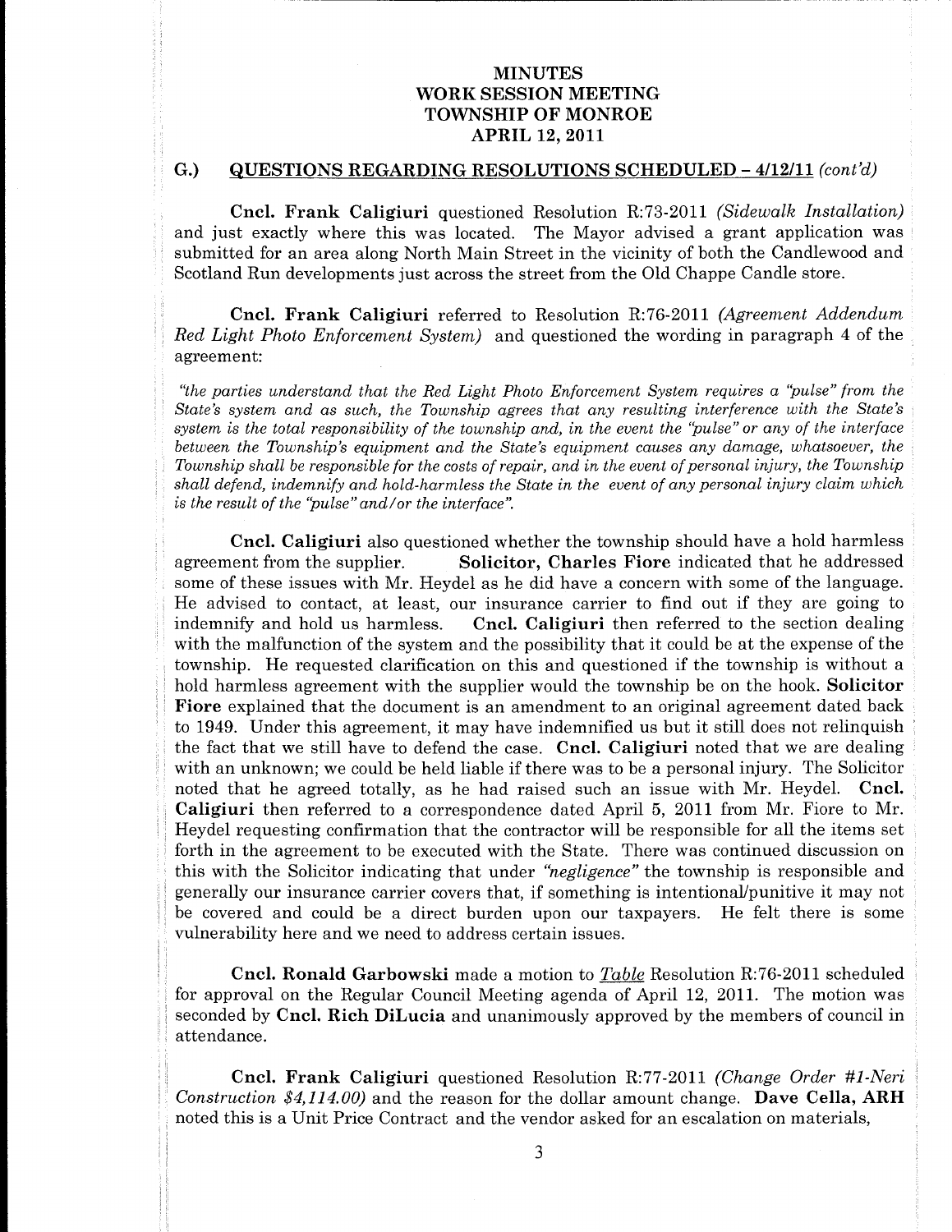# MINUTES WORK SESSION MEETING TOWNSHIP OF MONROE **APRIL 12, 2011**

# G.) QUESTIONS REGARDING RESOLUTIONS SCHEDULED  $-4/12/11$  (cont'd)  $\begin{bmatrix} \mathbf{G} \end{bmatrix}$  and  $\begin{bmatrix} \mathbf{Q} \mathbf{U} \end{bmatrix}$

some labor costs, etc. Cncl. Caligiuri questioned if there was a provision in the contract that allows for escalation. Mr. Cella responded the law allows for it however when we put

**EVALUATE SECTION CONTRACTES (FOR ALL CONTRACTES)**<br> **EVALUATE SECTION CONTRACTES**<br> **EVALUATE SECTION CONTRACTES**<br> **CONTRACTES (FOR ALL CONTRACTES (FOR ALL CONTRACTES SECTION) AND CONTRACTES (FOR ALL CONTRACTES SECTION CON** MINUTES<br>
YOUR SEESION REFITXC<br>
YOUR SEESION REFITXC<br>
YOUR SEESION REFITXC<br>
ARTHIT 12, 9011<br>
CONTROL AND THE 14, 9011<br>
CONTROL AND THE 14, 9011<br>
YOUR SEESION REFITS OF A SUBDOM SEESION REFITS ONCE INTO A SUBDOM THE SOURCE ithowever we SIDAUTES<br>
YOTK SESSION NEETTYC<br>
YOTK SENSION NEETTYC<br>
YOTK SENSION NEETTYC<br>
CONSINETED AND TRIS SENSION NEETTYC<br>
CONSINETED AND AND TRIS SENSION AND ART UNIT SENSION CONSINERED AND AND SOMETIME IN SOMETIME IN A SURFACE ON WORK SENSON WINDERS<br>
WORK SENSON WINDERS<br>
YOUR SENSON WINDERS<br>
CONTRIGENCY (PUT) (PUT) (PUT) (PUT) (PUT) (PUT) (PUT) (PUT) (PUT) (PUT) (PUT) (PUT) (PUT) (PUT) (PUT) (PUT) (PUT) (PUT) (PUT) (PUT) (PUT) (PUT) (PUT) (PUT) (P VOOLK SEESIROV MEETING<br>
YOOKK SEESIROV MEETING<br>
YOOKK SEESIROV MEETING<br>
YOOKK SEESIROV MEETING<br>
CONCLINE TITLE AT 2011<br>
Conclined A second and the second and the second and the second and the second and the second and the WORK SERVICES (WORK SERVICES (WORK SERVICES CHEFRENCES)<br>
TO ARRESSION METERS (WORK SERVICES) (SERVICES CHEFRENCES) (SERVICES CHEFRENCES) (SERVICES SERVICES SERVICES CHEFRENCES) (SERVICES SERVICES CHEFRENCES) (SERVICES CHE **MORE SERIES (MORE AND ARTISTS)**<br>**MORE SERIES (MORE AND ARTISTS)**<br>**MORE SERIES (MORE AND ARTISTS)**<br>**CONTRESS (TECHA) ARTISTS)**<br>**CONTRESS RECONDING (THE UNITED ATTACTS)**<br>**SERIES ARTISTS ARTISTS)**<br>**SERIES ARTISTS ARTISTS AR MOULTZES**<br>
MOUR SERIENCE TRANSITION (FIRED AND METERS)<br>
THE CHARTER SERIES AND METERS (FIRED AND METERS). THE CHARTER SERIES AND AND THE CHARTER SERIES AND RESPONSE TO A SUBMISSION CONTINUES AND RESPONSE TO A 1999 A 1999 **MOULTZES**<br>
MOUR SERIENCE TRANSITION (FIRED AND METERS)<br>
THE CHARTER SERIES AND METERS (FIRED AND METERS). THE CHARTER SERIES AND AND THE CHARTER SERIES AND RESPONSE TO A 1990 (FIRED AND METERS) and the series of the seri MOUNTERS<br>
YOUK SESSION MEETING<br>
YOUK SESSION MEETING<br>
YOUK SESSION MEETING<br>
YOUK SESSION MEETING<br>
YOUK SESSION MEETING<br>
CONTRIGUES TRENATIONS RECORDING TO THE CONTRIGUES CONTRIGUES TO THE SOMETIME OF THE SOMETIME CONTRIGU **WORK SERIOUS METATES (FOR ALTERNATIVES)**<br> **WORK SERIOUS METATIVES**<br> **WORK SERIOUS METATIVES**<br> **CONTEXT (FOR ALTERNATIVES)**<br> **CONTEXT (FOR ALTERNATIVES)**<br> **SERIOUS RECORDING CONTEXT (FOR ALTERNATIVES)**<br> **SERIOUS RECORDING MONE THE MANUS PRODUCTS**<br> **MONE SESSION MEETING**<br> **MONE SESSION MEETING**<br> **MONE SESSION MEETING**<br> **CONTRETTS**<br> **CONTRETTS**<br> **CONTRETTS**<br> **CONTRETTS**<br> **CONTRETTS**<br> **CONTRETTS**<br> **CONTRETTS**<br> **CONTRETTS**<br> **CONTRETTS**<br> **CONT** WORK SERIOUS MEETING (1971) 2001 112 (1971) 113 (1972) 113 (1972) 114 (1972) 114 (1972) 114 (1972) 114 (1972) 114 (1972) 114 (1972) 114 (1972) 114 (1972) 114 (1972) 114 (1972) 114 (1972) 114 (1972) 114 (1972) 114 (1972) 1 **SECURE THE MANUS PRODUCT CONSULTERED**<br>
STRAIN THE MANUS PROPERTY (SCIENCING TO THE MANUS PROTECTION CONSULTERED THE MANUS PROPERTY (SCIENCING THE MANUS PROTECTION CONSULTERED THE MANUS PROTECTION (SCIENCING THE MANUS PRO MODE SECTIONS THE MANUATURE TO THE AND THE RESIDENCE IN A 2001 INTERFERENCE IN A 2001 AND THE UNIT PAPER IS the main of the fact of the fact of the fact of the fact of the fair paperwork of the fact of the fact of the fac

H.) QUESTIONS REGARDING ORDINANCES SCHEDULED -4/12/11<br>
Cncl. William Sebastian noted some verbiage has been changed on page two of<br>
crdimence Oco-2011 Section II, subparagraph B. The original verbiage at First Reading<br>
st

that

l. is

to the control of the control of the control of the control of the control of the control of the control of the

in the contract of the contract of the contract of the contract of the contract of the contract of the contract of the contract of the contract of the contract of the contract of the contract of the contract of the contrac

of the contract of the contract of the contract of the contract of the contract of the contract of the contract of

of the contract of the contract of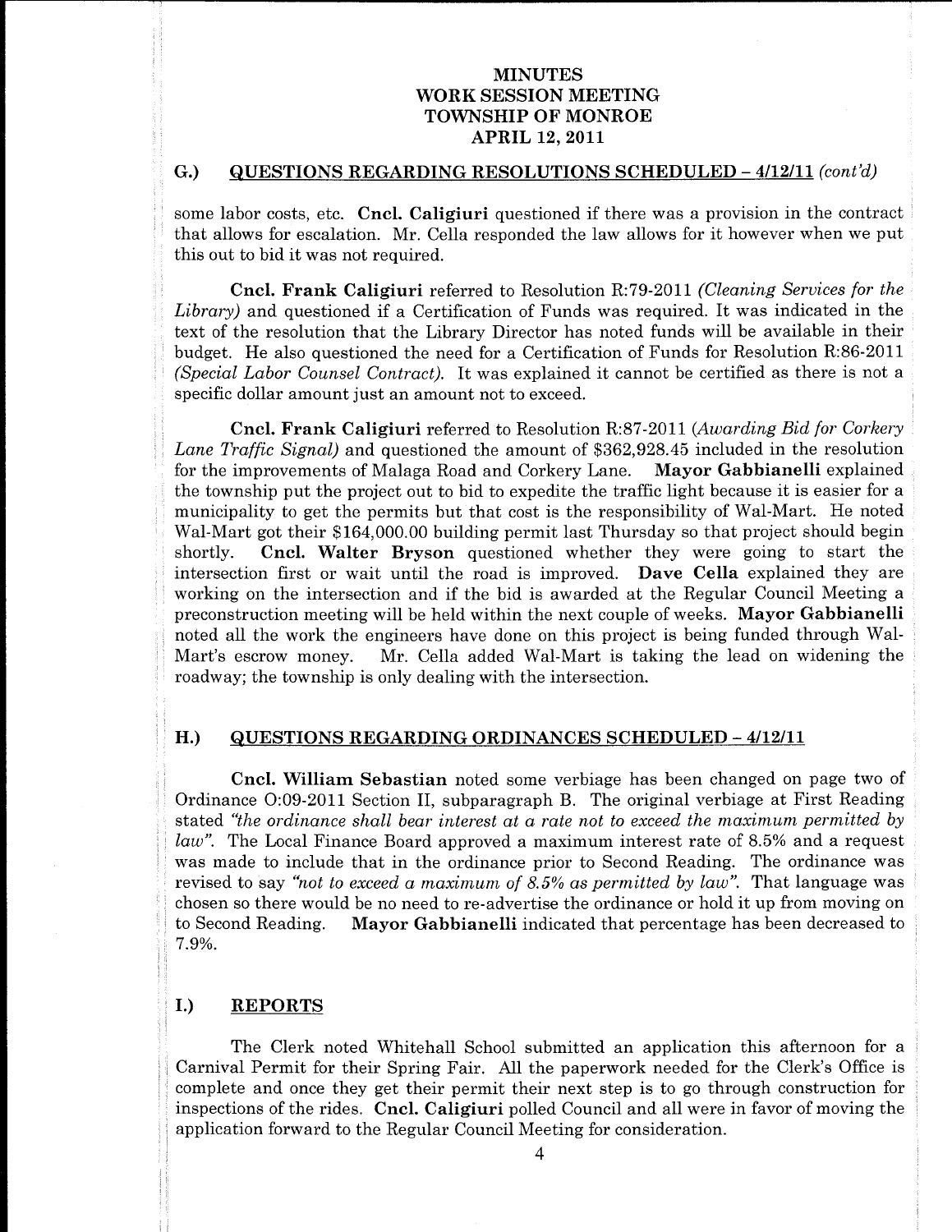# MINUTES WORKSESSION MEETING TOWNSHIP OF MONROE **APRIL 12, 2011**

# I.) REPORTS

to the control of the control of the control of the control of the control of the control of the control of the

of the contract of the contract of the contract of the contract of the contract of

Political Co

et a

Clerk

eis

Cncl. Ronald Garbowski reported the Economic Development Committee would like to install "Welcome To Monroe Township" signs at the township boarders and they will be making a presentation to Council to get comments. The committee would like the signs to include some type of language that would make it known the township is open to MINUTES<br>
WORK SESSION MEETING<br>
TOWNSHIP OF MONROE<br>
APRIL 12, 2011<br>
1.) REPORTS<br>
Cncl. Ronald Garbowski reported the Economic Development Committee would<br>
like to install "Welcome To Monroe Township" signs at the township b

MINUTES words assumed to the MNISS of the MNISS of the MNISS of the MNISS of the MNISS of the MNISS of the MNISS of the MNISS of the MNISS of the MNISS of the MNISS of the MNISS of the MNISS of the MNISS of the MNISS of t WORK MINUTES<br>
YOUR MINUTES<br>
YOUR MINUTES<br>
YOUR MINUTES<br>
YOUR MINUTES<br>
YOUR MINUTES<br>
YOUR MINUTES<br>
YOUR MINUTES<br>
YOUR MINUTES<br>
YOUR MINUTES<br>
LEAD ART TRIVIES (SOME ART TRIVIES) AND TRIVIES (SOMETIME TO AN INTERFERENCE IN T SINGURES TOWARTIES TO MONEMATION CONTRACT CONTRACT CONTRACT CONTRACT CONTRACT CONTRACT CONTRACT CONTRACT CONTRACT CONTRACT CONTRACT CONTRACT CONTRACT CONTRACT CONTRACT CONTRACT CONTRACT CONTRACT CONTRACT CONTRACT CONTRACT MEUTER MORE SERVIC VIRTITES (WINTERS MONTENO )<br>
TOWNSTIF ON MEND 15, 4011<br>
COMMISSION OF MEND 15, 4011<br>
Contain Leaders and the Mendinic Development Concentric words<br>
11. In the mission of Adependix reports the European C WORK SEENOW MENTENS<br>
YORK SEENOW MENTENS<br>
YORK SEENOW MENTENS<br>
YORK SEENOW MENTENS<br>
IT CONTENT TO NATURE 1870<br>
IT CONTENT TO NATURE 1870<br>
IT CONTENT TO NATURE 1870<br>
IN ARTICULAR CONTENT OF PROPERTIES THEOREM IS AN INTERFE VOOR SEPSOON TOWARD THE CONDUCTES<br>TOWARD TOWARD TOWARD TOWARD TOWARD TOWARD TOWARD TOWARD TOWARD TOWARD TOWARD TOWARD TOWARD TOWARD TOWARD TOWARD TOWARD TOWARD TOWARD TOWARD TOWARD TOWARD TOWARD TOWARD TOWARD TOWARD TOWAR **NOOKENSIMON INVERSE CONTRACTES CONTRACT CONTRACT CONTRACT CONTRACT CONTRACT CONTRACT CONTRACT CONTRACT CONTRACT CONTRACT CONTRACT CONTRACT CONTRACT CONTRACT CONTRACT CONTRACT CONTRACT CONTRACT CONTRACT CONTRACT CONTRACT** WORKSENSOO MENTENG<br>
WORKSENSOO MENTENG<br>
YONKSENSOO MENTENG<br>
YONKSENSOO MENTENG<br>
YONKSENSOO MENTENG<br>
YONKSENSOO MENTENG<br>
YONKSENSOO MENTENG<br>
LAD ESTERIT TRANSISSION MENTENG<br>
LAD ESTERIT TRANSISSION (FOR THE START TRANSISSI **ELEETING**<br> **ELEETING**<br> **CONROE**<br> **CONROE**<br> **CONROE**<br> **CONROE**<br> **CONROE**<br> **CONROE**<br> **CONROE**<br> **CONROE**<br> **CONROE**<br> **CONROE**<br> **CONROE**<br> **CONROE**<br> **CONROE**<br> **CONROE**<br> **CONROE**<br> **EVALUATE CONTAINE CONTAINE <br>
<b>CONROE**<br> **CONROE** and misseur on e-manurigue intermedion. The cark note that the content of the content of the computers. The Clark was scanning, as all the documents are done on the office computers. The Clerk explained not all columents a JTES PINON MEETING<br>
THES DN MEETING<br>
DP RONCOE PRONCOE CHEM CONTIFICATION CONCOE CHEM AND SET (20.11<br>
alger at the township boarders and they will<br>
alger an the town inter boarding is open to finic on the localization of **NORKE SESSION METRIX**<br> **EVALUATION**<br> **EVALUATION**<br> **EVALUATION**<br> **EVALUATION**<br> **EVALUATION**<br> **EVALUATION**<br> **EVALUATION**<br> **EVALUATION**<br> **EVALUATION**<br> **EVALUATION**<br> **EVALUATION**<br> **EVALUATION**<br> **EVALUATION**<br> **EVALUATION**<br> MINUTES <br>
WORK SISSION MERTING TOWNEOIR CONDICITES (NORTHER CONDUCT) (APRIL 12, 2011<br>
APRIL 12, 2011<br>
APRIL 12, 2011<br>
Alonze Lorenting Corresting Schemes and the commention of the comment of the comment of the comment of MINUTES MENUTES AT SETTING WAS RESERVED IN THE SET AS A SESSION MENTIME AND MONET OF MONROE APRIL 12, 2011 cpart that the non-high bar disk of the by will be positive to the contain the bar of the small is the small of th IUTES IDN MEETING<br>
10 ION MEETING<br>
10 AN MOON COP SUCATE COP SUCATE COP MONTALE the Economic Development Committee would the signs<br>  $\frac{1}{2}$  2011<br>  $\frac{1}{2}$  2011<br>  $\frac{1}{2}$  2011<br>  $\frac{1}{2}$  2011<br>  $\frac{1}{2}$  2011<br>  $\frac{1}{2}$ t Committee would<br>
arders and they will<br>
avould like the signs<br>
swanship is open to<br>
swanship is open to<br>
grant that was just<br>
d of time limit on<br>
the used only for<br>
the used only for<br>
the used only for<br>
the d to the State **NO RESPONSE THE MANUTEST CONTRACTES CONTRACTES CONTRACTES CONTRACTES CONTRACTES CONTRACTES CONTRACTES CONTRACTES CONTRACTES CONTRACTES CONTRACTES CONTRACTES CONTRACTES CONTRACTES CONTRACTES CONTRACTES CONTRACTES CONTRACT** VOIR MENUTES<br>
VOIR MENUTES<br>
VOIR MENUTES<br>
VOIR MENUTES<br>
TON ARTIO 18 (1990) NORTHON<br>
TIPOTENTS<br>
1990 ARTIO 18 (2000) NORTHON<br>
1990 ARTIO 18 (2000) NORTHON (1990) ARTIO 18 (2000) NORTHON DRIVER'S<br>
1990 ARTIO 18 (2000) ARTI WORK SEENOW MENTENS<br>
YORK SEENOW MENTENS<br>
YORK SEENOW MENTENS<br>
YORK SEENOW MENTENS<br>
YORK SEENOW MENTENS<br>
IS CONTRIGUES TO A SEENOW MENTENS<br>
IS A CONFIRMENT (SEENOW MENTENS TO AN INTERFERENCE INTERFERENCE INTERFERENCE IN T township mmittee would<br>is and they will<br>dike the signs<br>ship is open to<br>that was just<br>if time limit on<br>is no time limit on<br>is no time limit on<br>it as no time limit of<br>the money for<br>to the State on<br>pril 9<sup>th</sup> was run<br>xylained how it<br>a enough a region of the source of the source of the source of the source of the source of the source of the source of the source of the source of the source of the source of the source of the source of the source of the sou SIMPLIFTES TOWARD HIGHERS (SOMETHING)<br>
NORMANDIE COMMUNISTEE TO MONDELES TO MONDELES TO MONDELES TO MONDELES ARE CONSULTED AND ARE CONSULTED AND ARE CONSULTED UNLOCK (SECRET AND ASSESS TO A 1999 TO BE IN FIGURE 10. THE CO WORK SEENOWERS (WORK SEENOWERS (WORK SEENOWERS)<br>
120 VORK SEENOWERS (WORK SEENOWERS)<br>
120 VORK SEENOWERS)<br>
121 VORTEGE (SEENOWERS)<br>
121 VORTEGE (SEENOWERS)<br>
121 VORTEGE (SEENOWERS)<br>
131 VORTEGE (SEENOWERS)<br>
132 VORTEGE (S **EXAMPLE 12. WANTER CONSUMPATION** INTERFERENCE IN A SURFACE INTERFERENCE IN A SURFACE IN A SURFACE IN A SURFACE IN A SURFACE INTERFERENCE INTERFERENCE INTERFERENCE INTERFERENCE INTERFERENCE INTERFERENCE INTERFERENCE INT MINUTES<br>
SINCORES TONES TRONSFIRMS<br>
TOWNSTRIPS TO APPRICATE THE SHOW MONETHER TO CONTINUES TO THE SHOW MONETHER TO THE SHOW AND TRIVIAL TO CONTINUES THE SHOW OF THE SHOW OF THE SHOW OF THE SHOW OF THE SHOW OF THE SHOW OF **NOOKES FOR ASSEMBATION**<br>
NOOKESINSHOW MENTING<br>
TOWNSHIPS TOWNSHIPS TOWN ASSEMBATION<br>
TOWNSHIPS TOWNSHIPS TOWNSHIPS TOWNSHIPS TOWNSHIPS TOWNSHIPS TOWNSHIPS TOWNSHIPS TOWNSHIPS TOWNSHIPS TOWNSHIPS TO THE SAME ASSEMBATION C MONE SERIES CONTRACTES TROMATION (MINUTES TROMATION)<br>
TOWNSENSITY (OR ASSESSION MENTING)<br>
TOWNSENSITY (TOWNSENSITY) (TOWNSENSITY) (TOWNSENSITY) (TOWNSENSITY) (TOWNSENSITY) (TOWNSENSITY) (TOWNSENSITY) (TOWNSENSITY) (TOWNSE MONE SERIES CONTRACTES (MONE SERIES) CONTRACTES (MONE SERIES) CONTRACTES (MONE SERIES) CONTRACTES (MONE SERIES) CONTRACTES (MONE SERIES) CONTRACTES (MONE SERIES) CONTRACTES (MONE SERIES) CONTRACTES (MONE SERIES) CONTRACTE VAINOTES<br>
YOUNGERSINYO TOWNSHIN' CONTENUES (SOMETHENCE)<br>
TOWNSHIN' ON WASHIN' CONTENUES (SOMETHENCE)<br>
DETERMINENT (SOMETHENCE)<br>
DETERMINENT (SOMETHENCE)<br>
DETERMINENT (SOMETHENCE)<br>
DETERMINENT PROPERTIES (SOMETHENCE)<br>
DETE WORKSENSON MENTERS<br>
WORKSENSON MENTENG<br>
TOWNSENSON MENTENG<br>
TOWNSENSON MENTENG<br>
COMPROSITIES<br>
COMPROSITIES<br>
COMPROSITIES<br>
LATERATIVE STATISTICS TOWNSENS CONTINUES<br>
LATER COMPROSITIES TOWNSENS CONTINUES INTO A SUMMARY STAT **MYETTES**<br> **MYETTES**<br> **MYETHERS**<br> **MYETHERS**<br> **MYETHERS**<br> **MYETHERS**<br> **CONTRIGUEST** (**PHOTESTING**)<br> **CONTRIGUEST** (**PHOTESTING**)<br> **CONTRIGUEST**<br> **CONTRIGUEST**<br> **CONTRIGUEST**<br> **CONTRIGUEST**<br> **CONTRIGUEST**<br> **CONTRIGUEST**<br> WORK SENSION MINUTES (WAS RESSION MINUTES)<br>
YOTA RESSION MENTING<br>
YOTA RESSION MENTING<br>
YOTA RESSION MENTING<br>
YOTA RESSION MENTING<br>
YOTA RESSION MENTING<br>
LEAD RESSION MENTING<br>
LEAD RESSION MENTING SURFACE CONTINUES (FOR T MONE SERIES CONTRACTES TROMATION (MINUTES TROMATION)<br>
TOWNSENSITY (OR ASSESSION MENTING)<br>
TOWNSENSITY (TOWNSENSITY) (TOWNSENSITY) (TOWNSENSITY) (TOWNSENSITY) (TOWNSENSITY) (TOWNSENSITY) (TOWNSENSITY) (TOWNSENSITY) (TOWNSE **NOTE ASSEMATE AND AN ARTISTS THE MANUAL METAL CONTRACT CONTRACT CONTRACT CONTRACT CONTRACT CONTRACT CONTRACT CONTRACT CONTRACT CONTRACT CONTRACT CONTRACT CONTRACT CONTRACT CONTRACT CONTRACT CONTRACT CONTRACT CONTRACT CON** MONE SERVICE STRAIN CONTRESS TO MELLON TRIVIAL CONTRESS TO MELLON CONTRESS TO MELLON ARTISTS TO THE CONTRESS TO THE CONTRESS TO THE CONTRESS TO THE CONTRESS TO THE CONTRESS TO A CONTRESS TO A CONTRESS TO A CONTRESS TO A C LD REPORTS<br>
1. DREPORTS<br>
1. Det learned Ashenosisk reported bestehende the<br>strong committee sould relations. To obtain a strong the mass interventions committee sould<br>
1. The transmission of the committee of the committee **NOOKENSIMON INVERSE CONTRACTES CONTRACT CONTRACT CONTRACT CONTRACT CONTRACT CONTRACT CONTRACT CONTRACT CONTRACT CONTRACT CONTRACT CONTRACT CONTRACT CONTRACT CONTRACT CONTRACT CONTRACT CONTRACT CONTRACT CONTRACT CONTRACT** WORKSENSO CONTENTING<br>
WORKSENSO VARISTENG<br>
YONKSENSO VARISTENG<br>
YONKSENSO VARISTENG<br>
YONKSENSO VARISTENG<br>
YONKSENSO VARISTENG<br>
YONKSENSO VARISTENG<br>
LABORITED TRANSPORTER TRANSPORTER TRANSPORTER TRANSPORTER CONTEXTS WERE<br> MEUTES WORKSEESSION MENTENG (WEIGHT AND MENTENG MENTENG TO MONDEM ON MONDEM CONDUCTION AND ARTISTS.<br>
1. Conel. Iteration discusses are the cone of the cone of the cone of the serves and the serves and the serves of the se **NOOKENSIMON INSURES (EXPRESS)**<br>**NOOKENSIMON MENTING**<br>**NOOKENSIMON MENTING**<br>**NOOKENSIMON MENTING**<br>**NOOKENSIMON MENTING**<br>**NOOKENSIMON MENTING**<br>**NOOKENSIMON MENTING**<br>**NOOKENSIMON MENTING**<br>**NOOKENSIMON MENTING**<br>**NOOKENSIMON NOOKENSIMON INVERSE CONTRACTES (VALUES)**<br>**NOOKENSIMON MENTING**<br>**TOWNSHIPS (VALUES)**<br>**TOWNSHIPS (VALUES)**<br>**TOWNSHIPS (VALUES)**<br>**TOWNSHIPS (VALUES)**<br>**EFFECTION AND IT LEADERS**<br>**I.E. Consider a second of a second interactio INNUTERE SECTION TO A SECTION TENDENTIES (SECTION TO ANTIFICION TO MONDRETTING)**<br> **IDENTIFY (SECTION TO ANTIFICION TO ANTIFICION TO ANTIFICION TO ANNOUNCE CONDUCT TO ANNOUNCE (SECTION TO AN ARTIST)**<br> **IDENTIFY (SECTION T EXAMPLE 12.5**<br> **WORK-RESSION MENTING**<br> **TOWNSHIPS 10.00**<br> **TOWNSHIPS 10.00**<br> **TOWNSHIPS 10.00**<br> **TOWNSHIPS 10.00**<br> **COMPROVISHER 10.000**<br> **COMPROVISHES 10.0000**<br> **COMPROVISHES 10.000000**<br> **EXAMPLE 20.00000000000000000000** SINGURES TRANSFERIORS TRANSFERIORS TRANSFERIORS TRANSFERIORS TRANSFERIORS TRANSFERIORS TRANSFERIORS TRANSFERIORS TRANSFERIORS TRANSFERIORS TRANSFERIORS TRANSFERIORS TRANSFERIORS TRANSFERIORS TRANSFERIORS TRANSFERIORS TRAN **MINUTES**<br> **EECSION MEETING**<br> **EFIRIC 2011**<br> **EFIN 2011**<br> **EFIN 2011**<br> **PRIL 12, 2011**<br> **PRIL 12, 2011**<br> **Condents.** The committee would like the signs get comments. The committee would like the signs<br>
at would make it kn MINUTES EESSION MEETING<br>
EESSION MEETING<br>
HHIP OF MONROE<br>
HHIP OF MONROE<br>
PRIL 12, 2011<br>
2011<br>
2011<br>
2011<br>
2011<br>
2011<br>
2011<br>
2011<br>
2011<br>
2011<br>
2011<br>
2011<br>
2011<br>
2011<br>
2011<br>
2010: Comparate Revorsing phased and the will ha **NOTE ASSEMATE AND INTERFECT ON A SURFACE INTERFECT ON A SURFACE IN A SURFACE IN A SURFACE IN A SURFACE IN A SURFACE IN A SURFACE INTERFECT ON A SURFACE INTERFECT ON A SURFACE INTERFECT ON A SURFACE INTERFECT ON A SURFACE NOOKENSIMON INSURES (EXPRESS)**<br>**NOOKENSIMON MENTING**<br>**NOOKENSIMON MENTING**<br>**NOOKENSIMON MENTING**<br>**NOOKENSIMON MENTING**<br>**NOOKENSIMON MENTING**<br>**NOOKENSIMON MENTING**<br>**NOOKENSIMON MENTING**<br>**NOOKENSIMON MENTING**<br>**NOOKENSIMON EXAMPLE 12. WANTER CONSUMPATION** INTERFERENCE INTERFERENCE CONSUMERATION CONSUMERATION CONSUMERATION CONSUMERATION CONSUMER TRANSPORTED TO A CONSUMER TRANSPORTED TO A CONSUMER TRANSPORTED TO A CONSUMER TRANSPORTED TO A **NINUTES**<br>
WORK SESSION MEETING<br>
TOWNSHIP OF MONKOE TOWNSHIP OF MONKOE TOWNSHIP OF MONKOE APPLIES<br>
2. THE A ROBALD CONGER (2.2011)<br>
RATIS CONGER (2.2012)<br>
RATIS CONGER (2.2012)<br>
THE CONGER (2.2012)<br>
THE CONGER CONGER (2.2 **WORK SERIOUSE TOWARD INTERFERIOR CONTINUES.**<br> **WORK SERIOUSE TOWARD INTERFERIOR CONTINUES.**<br> **PERIODICITY CONTINUES.**<br> **CONTINUES.**<br> **CONTINUES.**<br> **CONTINUES.**<br> **CONTINUES.**<br> **CONTINUES.**<br> **CONTINUES.**<br> **CONTINUES.**<br> **CO** ES MEETING<br>
MEETING MOREMONIC MONDERO MONDERO MONDERO MONDERO CONTENTS (2011)<br>
2011<br>
2011<br>
2011<br>
2011<br>
2011<br>
2011<br>
2011<br>
2011<br>
2011<br>
2011<br>
2011<br>
2011<br>
2011<br>
2011<br>
2011<br>
2012<br>
2012<br>
2012<br>
2010 Comest technology grant that **NOOKENSIMO CONTRACTES CONTRACTIVE (VALUE)**<br>**NOOKENSIMO MENTING**<br>**NOOKENSIMO MENTING**<br>**NOOKENSIMO MENTING**<br>**NOOKENSIMO MENTING**<br>**NOOKENSIMO MENTING**<br>**NOOKENSIMO MENTING**<br>**NOOKENSIMO MENTING**<br>**NOOKENSIMO MENTING**<br>**NOOKENSI** VORK SEISSION BIEFITES<br>
YORK SEISSION BIEFITES<br>
YORK SEISSION BIEFITES<br>
YORK SEISSION BIEFITES<br>
YORK SEISSION BIEFITES<br>
TO WEIGHT THE THE SPIN CONTROL COMMUNITY (SECTION AND THE SPIN CONTROL COMMUNITY (SECTION AND THE SPI VIVATERS<br>
VIVATE STATIVE STATIVES (TOWATHES)<br>
TOWATHET CONVENION (TOWATHES)<br>
LEMENCIES<br>
12000 COM COMENTIFIC STATIVE AND AND COMENTIFIC STATIVE AND COMENTIFIC STATISTIC COMENTIFIC STATISTIC COMENTIFIC STATISTIC COMENTIFIC MNUTTER WORKSEESSION MERTING<br>
YOUNGERISSION MERTING<br>
YOUNGERISSION MERTING<br>
YOUNGERISSION MERTING<br>
YOUNGERISSION MERTING<br>
YOUNGERISSION MERTING<br>
THE 12, 2011<br>
Second Road Properties (2) And 2) and 2)<br>
In collecting the Co **NOOKENSIMON INVERSE CONTRACTES CONTRACT CONTRACT CONTRACT CONTRACT CONTRACT CONTRACT CONTRACT CONTRACT CONTRACT CONTRACT CONTRACT CONTRACT CONTRACT CONTRACT CONTRACT CONTRACT CONTRACT CONTRACT CONTRACT CONTRACT CONTRACT** WORK SEESS ON MINUTES (WINCHESS TWO MINUTES (WINCHESS)<br>
YOYIN SEESS ON MINUTES (THE ASSOCIATE STATE) (THE ASSOCIATE STATE AND A STATE OF A STATE OF A STATE OF A STATE OF A STATE OF A STATE OF A STATE OF A STATE OF A STATE Council decides to use an iPad or a PC the clerk could scan the documents and save to a<br>card instead of e-mailing the information. The clerk noted her office could also keep the<br>iPads and load the information onto them fo **NOTE ASSEMATE AND AN ARTISTS THE MANUAL METAL CONTRACT CONTRACT CONTRACT CONTRACT CONTRACT CONTRACT CONTRACT CONTRACT CONTRACT CONTRACT CONTRACT CONTRACT CONTRACT CONTRACT CONTRACT CONTRACT CONTRACT CONTRACT CONTRACT CON NOOKENSIMON INSURES (EXPRESS)**<br>**NOOKENSIMON MENTING**<br>**TOWNSHIPS (EXPRESS)**<br>**TOWNSHIPS (EXPRESS)**<br>**TOWNSHIPS (EXPRESS)**<br>**TOWNSHIPS (EXPRESS)**<br>**TOWNSHIPS (EXPRESS)**<br>**TOWNSHIPS (EXPRESS)**<br>**EXPRESS)**<br>**EXPRESS** (EXPRESS)<br>**EXP** MINUTES WORKSENSON MENTIES<br>
WORKSENSON MENTIES<br>
TOWNSHIVE ON THE SET ON THE SET ON THE SET ON THE SET ON THE SET ON THE SET ON THE SET ON THE SET ON THE SET ON THE SET ON THE SET ON THE SET ON THE SET ON THE SET ON THE SE **EXAMPLE 12. WE ARE THE CONSULTER CONTRACTS CONTRACTS CONTRACTS CONTRACTS CONTRACTS CONTRACTS CONTRACTS CONTRACTS CONTRACTS CONTRACTS CONTRACTS CONTRACTS CONTRACTS CONTRACTS CONTRACTS CONTRACTS CONTRACTS CONTRACTS CONTR** WORK SEESS ON MINUTES (WINCHESS TWO MINUTES (WINCHESS)<br>
TOWNSERS ON MINUTES (THE ASSOCIATE STATE) (THE ASSOCIATE STATE AND A STATE OF A STATE OF A STATE OF A STATE OF A STATE OF A STATE OF A STATE OF A STATE OF A STATE OF **NOOKENSIDENTEES**<br> **NOOKENSIDENTEES**<br> **NOOKENSIDENTEES**<br> **NOOKENSIDENTEES**<br> **CONFERENCE CONFERENCE CONFERENCE CONFERENCE CONFERENCE CONFERENCE CONFERENCE CONFERENCE CONFERENCE CONFERENCE CONFERENCE CONFERENCE CONFERENCE C** 

paper and has requested offices to call fler when they heed a box out there have been<br>instances when a department has taken ten or fifteen cases without notifying her.<br>Solicitor Fiore reported within the last week Council

information

the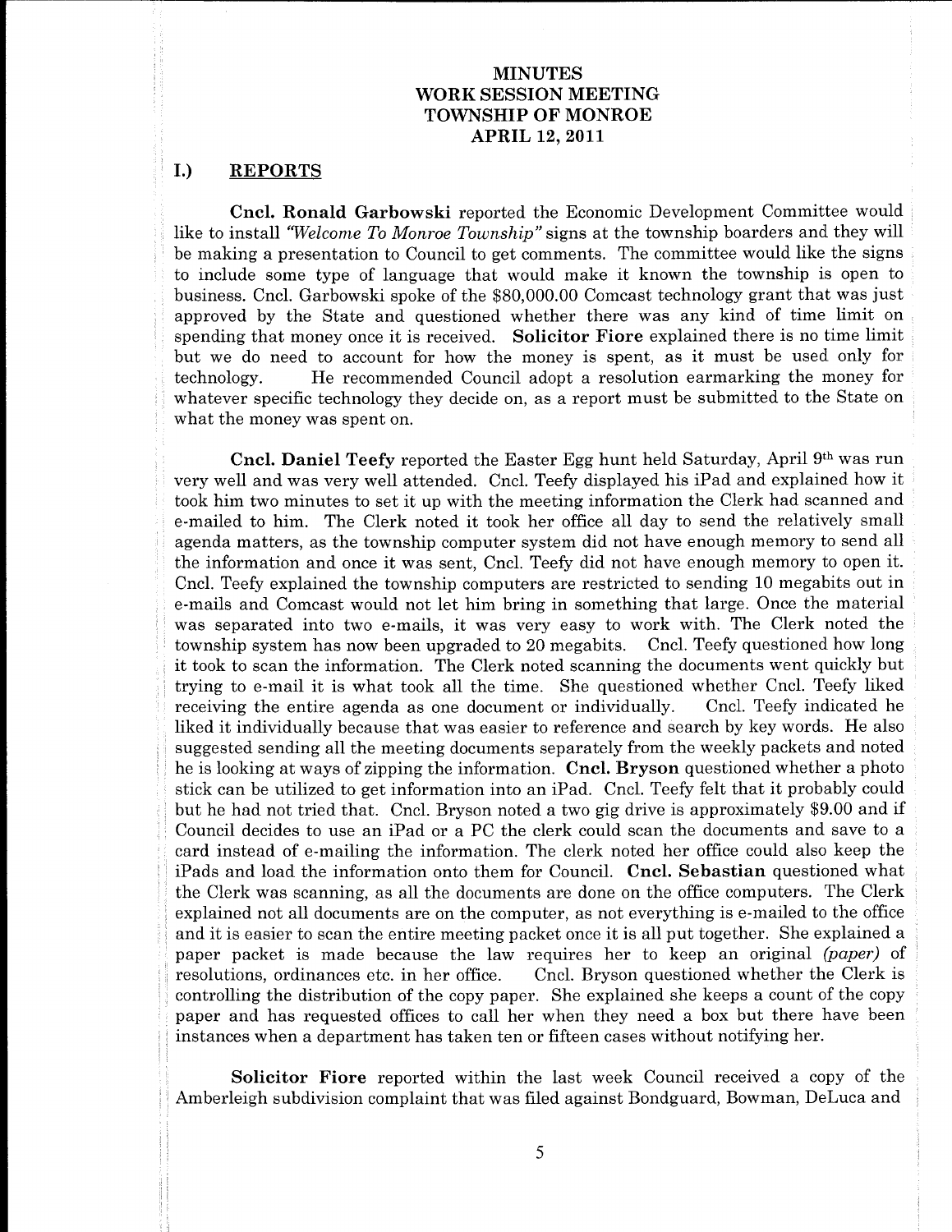# MINUTES WORKSESSION MEETING TOWNSHIP OF MONROE **APRIL 12, 2011**

## I.) REPORTS

to

a

outside the contract of the

 $\label{eq:3.1} \begin{aligned} \mathcal{L}_{\text{in}}(\mathcal{L}_{\text{in}}) &= \mathcal{L}_{\text{in}}(\mathcal{L}_{\text{in}}) \\ \mathcal{L}_{\text{in}}(\mathcal{L}_{\text{in}}) &= \mathcal{L}_{\text{in}}(\mathcal{L}_{\text{in}}) \\ \mathcal{L}_{\text{in}}(\mathcal{L}_{\text{in}}) &= \mathcal{L}_{\text{in}}(\mathcal{L}_{\text{in}}) \\ \mathcal{L}_{\text{in}}(\mathcal{L}_{\text{in}}) &= \mathcal{L}_{\text{in}}(\mathcal{L}_{\text{in}}) \\ \mathcal{L}_{\text{in}}(\mathcal$ 

and the contract of the contract of the contract of the contract of the contract of the contract of the contract of to the control of the control of the control of the control of the control of the control of the control of the

Ryan. He noted as to be expected he received a reaction from the bonding company and Bill Bowman who is pleading to finish the project. Mr. Fiore noted the bonding company wants MNUTES<br>SSION MEETING<br>SSION MEETING<br>HP OF MONROE<br>RIL 12, 2011<br>iyed a reaction from the bonding company wants<br>explained to them the township would now do<br>the court. If they choose to have Bowman finish<br>the curt. If they choo MINUTES<br>
WORK SESSION MEETING<br>
TOWNSHIP OF MONROE<br>
APRIL 12, 2011<br>
1.) REPORTS<br>
Ryan. He noted as to be expected he received a reaction from the bonding company and Bill<br>
Rowman who is ploading to finish the project. My Fi

MINUTEST MONETARG THEORY AND THE SECTION AND TRIVIAL IN A SUMMATION CONTRIBUTION CONTRIBUTION AND MANUFACTURE CONTRIBUTION IN A SUMMATION CONTRIBUTION (FOR A SUMMATION CONTRIBUTION CONTRIBUTION CONTRIBUTION CONTRIBUTION ( and Bill<br>ty wants<br>now do<br>an finish<br>tirely up<br>ion from<br>ss it was<br>until the<br>place to<br>he April<br>the April<br>total in resident<br>to the April<br>resident<br>terming in resident<br>the April<br>son and<br>ss their<br>the April<br>son and<br>ss their<br>the Ap VOID MESSING METHES<br>
YOUR SENSION MEETING<br>
TOWARD TOWARD TOWARD TO AN EXAMPLE TOWARD TO MANUELE TO MANUELE TO MANUELE AND AN AND THE SET IN THE SET IN THE SET IN THE SET IN THE SET IN THE SET IN THE SET IN THE SET IN THE MINUTES<br>
MINUTES<br>
ESISSION MEETING<br>
ERIL 12, 2011<br>
Figure OF MONROE<br>
PRIL 12, 2011<br>
Figure OF MONROE<br>
FILE 12, 2011<br>
Figure of the broad the broading company wand Bill<br>
experiments and it would be entimated to them the tow MINUTES<br>
MORE SENSION MEETING<br>
TOWNERSTON ON EXTREMENT (NG<br>
TOWNERSTON MEETING<br>
TOWNERSTON MEETING<br>
TOWNERSTON MEETING<br>
LED TREAT ASSOCIATE TO MONETARY (FOR THE STATE AND STATE AND STATE AND STATE AND STATE AND STATE IN E WINDEED TOWERS INTO THE MANUFIES THE MANUFIES TO THE MANUFIES TO THE MANUFIES TO THE MANUFIES TO THE MANUFIES TO THE MANUFIES TO THE MANUFIES TO THE MANUFIES TO THE MANUFIES TO THE MANUFIES TO THE MANUFIES TO THE MANUFIES MINUTES (WINTERS INTO MARTING INTERFERENCE CONTRAINS IN A 1990 CONTRAINS IN A 1990 CONTRAINS IN A 1990 CONTRAINS IN A 1990 CONTRAINS INTERFERENCE (SEE A 1990 CONTRAINS INTERFERENCE CONTRAINS INTERFERENCE CONTRAINS INTERFE VOOLK SEESION MENTES<br>
TOWARD SEESION MEETING<br>
CONVERGENT CONVERGE TOWARD (TOWARD SEESION ALSO TRANSIS (TOWARD SEES)<br>
THE TRANSIS (THE TRANSIS CONCERN ALSO FINAL ARTIST)<br>
THE TRANSIS (NOTE THE TRANSIS CONCERN ALSO FINAL AR VOID MESSING MENTES<br>
TOWARD MESSING MEETING (TOWARD MESSING MEETING CONTRATION)<br>
THE LORE OF A SURVEY ASSESS AND AND THE SURVEY OF A SURVEY AND MANUSATION (THE SURVEY ASSESS) (THE SURVEY ASSESS) (THE SURVEY ASSESS) (THE S MINUTES<br>
WORKSENGON MIETING<br>
TOWNERSTROOM MIETING<br>
TOWNERSTROOM MIETING<br>
TOWNERSTROOM MIETING<br>
TOWNERSTROOM MIETING<br>
2. EXPRESSION MIETING<br>
2. EXPRESSION MIETING<br>
The mass characteristic properties of a transition of the MINUTEST MONETAIRE (MINUTEST)<br>
NORK SENSION MILITIAGE (MINUTEST)<br>
19 (MINUTEST) TOWNSHIP OF MONETAIRE (MINUTEST)<br>
19 (MINUTEST) TOWNSHIP OF MONETAIRE (MINUTEST)<br>
19 (MINUTEST)<br>
19 (MINUTEST)<br>
19 (MINUTEST)<br>
19 (MINUTEST)<br> MEUTEN (WINTERS PROFILE) (WINTERS PROFILE) (WINTERS PROFILE) (WINTERS PROFILE) (WINTERS PROFILE) (WINTERS PROFILE) (WINTERS PROFILE) (WINTERS PROFILE) (WINTERS PROFILE) (WINTERS PROFILE) (WINTERS PROFILE) (WINTERS PROFILE MINUTES TO MAKET THE CHARGE SERVICE SERVICE (SERVICE SERVICE SERVICE SERVICE SERVICE SERVICE SERVICE SERVICE SERVICE SERVICE SERVICE SERVICE SERVICE SERVICE SERVICE SERVICE SERVICE SERVICE SERVICE SERVICE SERVICE SERVICE **MINUTEST**<br> **TRAFFIC CONSULTED TOWARD INTERFERENCE AND INTERFERENCE AND INTERFERENCE AND ANNUAL CONSULTER CONSULTER AND ANNUAL CONSULTER (SEE AND A START AND A START AND A START AND A START AND INTERFERENCE AND A START AN** MINUTES<br>
WORKSENGON MIETTING<br>
TOWNERSTROOM MIETTING<br>
TOWNERSTROOM MIETTING<br>
TOWNERSTROOM MIETTING<br>
DEPODETS<br>
LETTER SECOND AND LETTER CONTINUES TOWNERST TOWNERST TOWNERST TOWNERST TOWNERST AT THE SECOND AND AND A SUMMON C VOID MARKET (2001)<br>
TOWARD SESSION MEETING (2001)<br>
TOWARD SESSION MEETING (2001)<br>
TOWARD SESSION MEETING (2001)<br>
AT HELL 24, 2011<br>
Norman when the steps from the recent descenses the recent descendent<br>
Recent descendent i MINUTES (FIGURE MINUTES (FIGURE MINUTES (FIGURE MINUTES (FIGURE MINUTES (FIGURE MINUTES) (FIGURE MINUTES (FIGURE MINUTES) (FIGURE MINUTES) (FIGURE MINUTES) (FIGURE MINUTES) (FIGURE MINUTES) (FIGURE MINUTES) (FIGURE MINUTE MINUTES (WINTERS INTERFERITY (WINTERS INTERFERITY (WINTERS INTERFERITY) (NEW ARREST ON MONETABLE SURVEY) (NEW ARREST ON MONETABLE SURVEY) (NEW ARREST ON THE SURVEY) (NEW ARREST ON THE SURVEY) (NEW ARREST ON THE SURVEY) (N